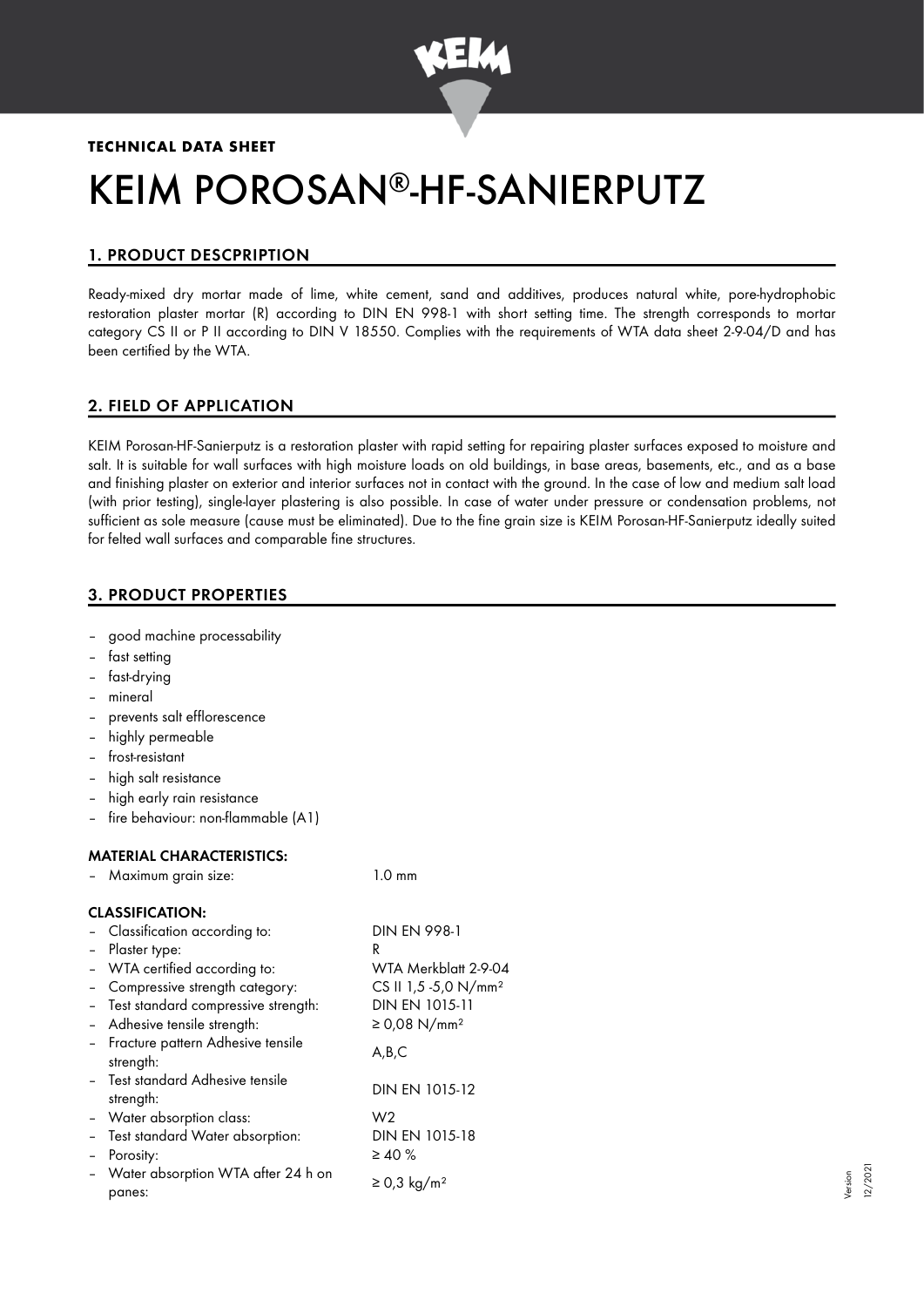- Water penetration WTA after 24 h  $t$  is the performance of  $t$  and  $t$  and  $t$   $\leq$  5 mm tested on panes:
- Water vapour diffusion resistance vvalet vapout almoston resistance<br>number (µ-value): approx. 15

## COLOUR SHADES:

natural white

# 4. APPLICATION INSTRUCTIONS

## SUBSTRATE PREPARATION:

In the case of highly absorbent substrates or very warm ambient conditions, prewetting must be carried out.

## APPLICATION CONDITIONS:

Ambient and substrate temperature ≥ 5 °C during application and drying. Do not apply in direct sunlight or on sun-heated substrates. Protect surfaces from direct sun, wind and rain during and after application.

## PREPARATION OF MATERIAL / MIXING & CONVEYING:

Application can be performed by hand or by machine. Manual application: Mix KEIM Porosan-HF-Sanierputz with approx. 5,5 - 6.5 l of clean water per bag with a power stirrer to a stiff-plastic consistency without lumps and allow to mature briefly. Do not mix longer than 2 minutes. Machine application: KEIM Porosan-HF-Sanierputz can be processed with common mixing pumps (e.g. PFT G4, G5 Putzknecht S48, m-tec M3) without postmixers and without air entraining screw jackets. Free fall mixers, compulsory mixers and other

mixers which produce elevated air contents are not suitable. Under no circumstances should material that has already stiffened be remixed with water.

Note Exception to machine equipment: For continuous mixers such as m-tec D20, an LP pipe is required.

## APPLICATION:

Mix plaster to create a smooth, stable consistency and apply to the plaster base:

Lay out plaster (8 - 12 mm) and, after a short waiting time, apply damp on damp to the desired thickness.

#### LAYERING SYSTEM:

For adequate salt retention, a plaster thickness of at least 20 - 25 mm is required In the case of higher plaster thicknesses, heavy moisture loads, extreme salinisation and other unfavorable conditions, work in two or more layers, each layer 10 - 25 mm thick. Lower layers must be well roughened and the standing times must be observed. Salts which have penetrated to the surface in the meantime must be swept off dry before the next layer is applied. The total thickness of 40 mm should not be exceeded. Higher total plaster thicknesses can be achieved with a base plaster layer of KEIM Porosan-Ausgleichsputz-NP. Unevenness, deeper holes or break-out areas must also be levelled with KEIM Porosan-Ausgleichsputz-NP. Caution: Due to the rapid setting, finishing can usually be carried out after 2 – 3 hours. High humidity and low temperatures delay curing, higher temperatures accelerate it.

#### TOP RENDER:

When using KEIM Porosan-HF-Sanierputz as finishing plaster, the surface can be felted with a sponge board after sufficient consolidation. Free texturing or washing is also possible.

#### AFTERTREATMENT:

KEIM Porosan-HF-Sanierputz must be protected from drying out too quickly due to sun or wind, or kept moist if necessary. In damp rooms (rel. humidity above 65 %), the humidity must be reduced by careful heating and ventilation or dehumidification so that the restoration render can dry out within 10 days. The building owner must be informed that such rooms must also be adequately heated and ventilated during subsequent use.

#### FINISHING:

Top coats with other plasters are possible (after an appropriate service life), provided their sd value is below 0.2 m. Colour reworking and design can be carried out after 10 days at the earliest. Prior to this, treatment with etching liquid diluted KEIM 1:3 and rinsing with water is required. The functional efficiency of KEIMPorosan-Trass-Sanierputz is only ensured when using 1:3 and rinsing with water is required. The functional efficiency of KEIMPorosan-Trass-Sanierputz is only ensured when using  $\frac{5}{8}$ <br>#he highly diffusible KEIM mineral paint systems, e.g. KEIM Purkristalat, KEIM Granital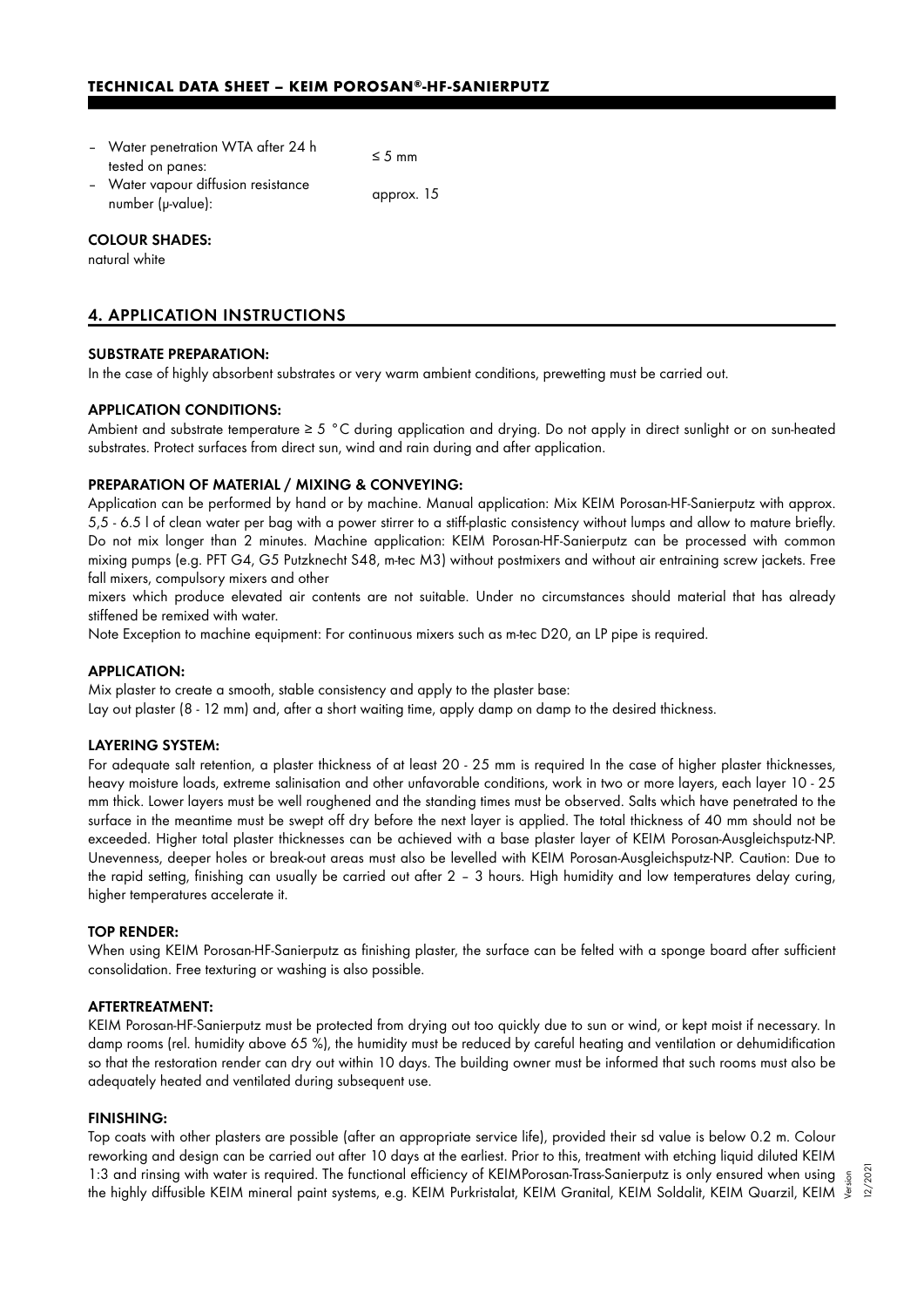Biosil, KEIM Ecosil-ME, KEIM Optil and KEIM Reversil.

Note: In damp rooms (rel. humidity above 65 %), the humidity must be reduced by careful heating and ventilation or dehumidification to such an extent that the restoration plaster can dry out within 10 days. The building owner must be advised that such rooms must also be adequately heated and ventilated during subsequent use. Note: Observe standing times before recoating.

## SETTING TIME:

at least 1 day per mm render thickness (depending on temperature and relative humidity). When used as top coat render, allow to set for at least 5 days before coating. (If the standard rule of 1 day per mm results in longer setting times due to the layer thickness, the longer setting time must then be observed before painting).

## CONSUMPTION:

approx. 1,0 kg/m² per mm

These material consumption values are guide values for smooth substrates. Exact consumption values must be determined by means of test areas.

## CLEANING OF TOOLS:

Clean tools, machines and mixers immediatley after use with water. In hardened state only a mechanical removal is possible.

# 5. PACKAGING

| <b>Container content</b> | Unit of measure | Quantity on pallet | Type of container |
|--------------------------|-----------------|--------------------|-------------------|
|                          | ĸg              |                    | baa               |

## 6. STORAGE

| max. storage time | <b>Storage conditions</b> |
|-------------------|---------------------------|
| 6 months          | drv                       |

# 7. DISPOSAL

For disposal information refer to section 13 of the safety data sheet.

## EC WASTE CODE:

Waste code: 17 01 01

# 8. SAFETY INSTRUCTIONS

Please, refer to the Material Safety Data Sheet.

## GISCODE:

GIS code: ZP 1

# 9. GENERAL INFORMATION

Cover surfaces not to be treated, especially glass, ceramics and natural stone. Any splashes on surrounding surfaces or traffic areas must be rinsed off immediately with plenty of water.

Mixing with products not part of the system or other foreign additives is not permitted.